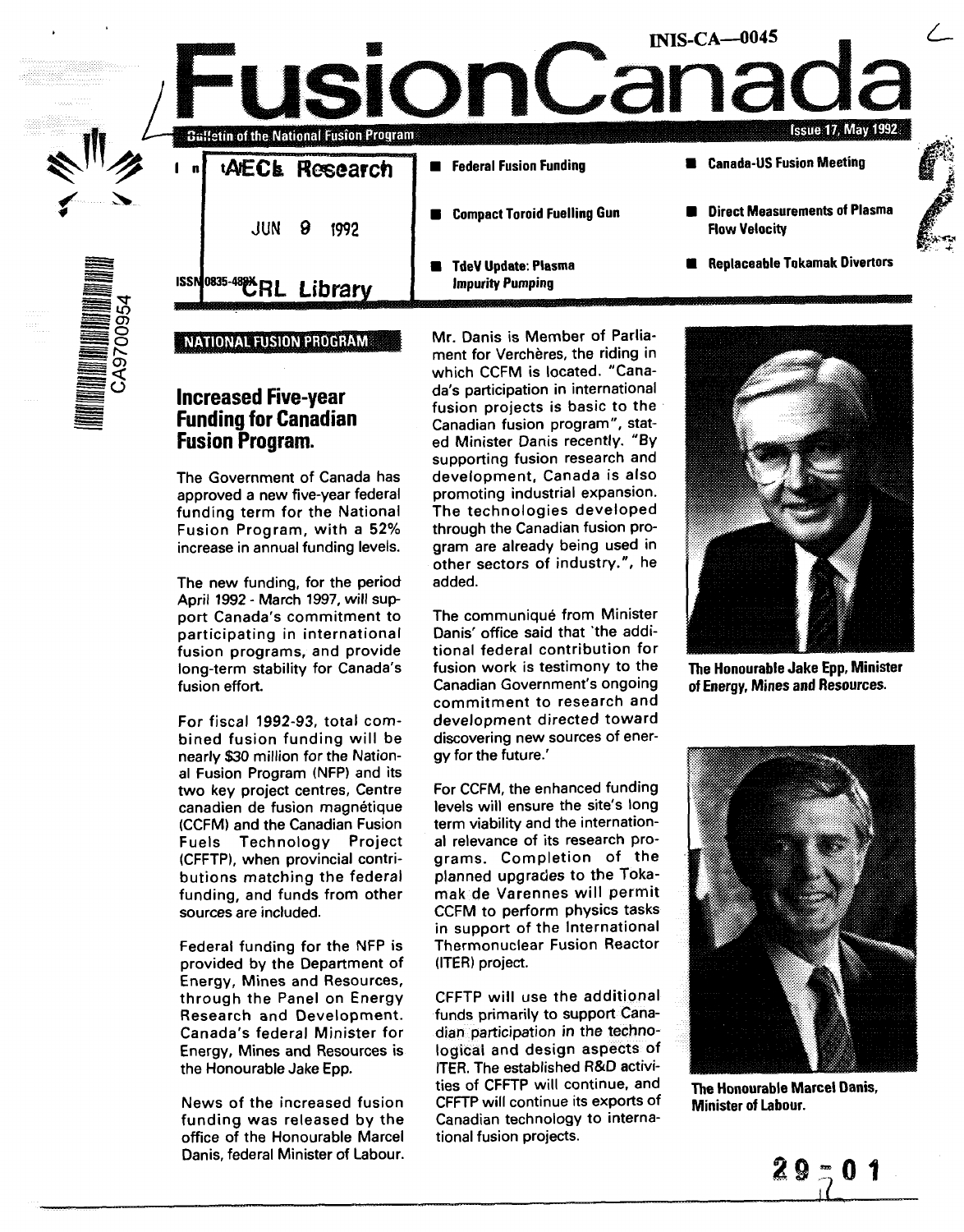#### **JOINT ENTERPRISE:**



## **Compact Toroid Fuelling Gun**

Three Canadian fusion sites, and UC Davis at Livermore, are cooperating to build a Compact Toroid (CT) fuelling gun, to be installed later this year on Tokamak de Varennes (TdeV). The gun will test the concept of fuelling fusion reactors with dense compact toroids of plasma, launched at high speed into the fusion plasma by electromagnetic acceleration.

For fusion reactors, it will be important to inject fuel into the central region of the burning fusion plasma. Current data suggests that most tokamak fuelling methods - such as injection of cold, solid deuterium-tritium pellets - will not be able to perform efficient plasma centre fuelling.

CT fuelling guns may be able to overcome this difficulty. It is anticipated that small, dense toroids of plasma (the compact toroids), if injected at speeds up to 1,000 km.s<sup>1</sup> into a fusion reactor, might penetrate deeply into the burning plasma and provide satisfactory plasma centre fuelling. CT fuelling also offers the prospect of controlling a reactor's plasma density profile. It is further suggested that CT injection devices may be able to drive plasma current in tokamaks. Canada is one of several countries working on the CT fuelling concept.

The CT gun was designed at UC Davis in a joint effort by Roger Raman of the Canadian Fusion Fuels Technology Project (CFFTP), and a UC Davis team led by David Hwang. The CT gun will produce hydrogen plasma toroids up to 15 cm diameter, 20 cm long with a mass up to 50 micrograms. Maximum CT injection speed will be about 1,000 km.s'.

Design and construction of the CT gun was funded by CFFTP. Detailed design, and manufacture of the CT gun's launcher components, was done by University of Saskatchewan Plasma Physics Group, led by Akira Hirose. The U. Saskatchewan Group has finished assembling the complete CT gun, with power supplies and diagnostics installed, and operational tests have begun. UC Davis has loaned special test equipment and diagnostic instruments to U. Saskatchewan.

Starting about July, the Group will install and test the gun on a U. Saskatchewan tokamak, STOR-M. After the STOR-M tests, the gun will be shipped to Centre canadien de fusion magnetique (CCFM) for installation on TdeV late this year. CCFM is providing tokamak interfacing equipment for the CT gun, and making TdeV available for fuelling tests.

More information: Akira Hirose (306) 966-6414, or Paul Gierszewski, CFFTP (416) 855-4717, or Francois Martin, CCFM (514) 652-8726.

### CCFM - CENTRE CANADIEN DE **FUSION MAGNETIQUE**

# **TdeV Update**

### **Plasma impurity pumping with biased divertors**

Tokamak de Varennes (TdeV) was shut down on April 3 for upgrade work on its closed divertors; experiments should resume in June this year. In the month before shutdown, good results in impurity pumping with the existing divertors, using electrical plasma biasing, were obtained.

TdeV also recently achieved a 'personal best' electron density (line average) of 5x10<sup>®</sup> m<sup>3</sup>; peak density was  $6.5x10<sup>19</sup>$  m<sup>3</sup>. These densities are good for a low magnetic field tokamak like TdeV (1.5 Tesla toroidal field), and were obtained after boronizing the plasma chamber.

**Divertor upgrading.** The upgrade work presently going on is aimed at improving electrical isolation in the plasma chamber so that TdeV divertors can be biased to ±500 volts or more. Biasing research to date suggests that at the higher biasing voltages, significant improvements in plasma confinement and divertor performance might be possible.

**Divertor Impurity Pumping.** Tokamak divertors are conceived

as a way to perform the vital duty of removing impurity atoms - those other than hydrogen isotopes - from fusion plasmas. Impurity removal - or 'pumping' is one of TdeV's principal lines of research, and TdeV was designed with closed divertors to pursue this work. A prototype cryogenic pump is fitted in the TdeV upper divertor chamber, to condense impurity atoms accumulating there.

An important concern for fusion researchers is to find reliable technologies for removing from fusion plasmas the helium created during the fusion reaction, as well for removing heavier impurities such as oxygen atoms and carbon monoxide or dioxide molecules. Pumping of helium from plasmas has yet to be demonstrated on a significant scale.

Recent plasma impurity pumping tests on TdeV show that its divertors - as presently configured with one cryopump - are capable of pumping helium from the plasma. The divertors gave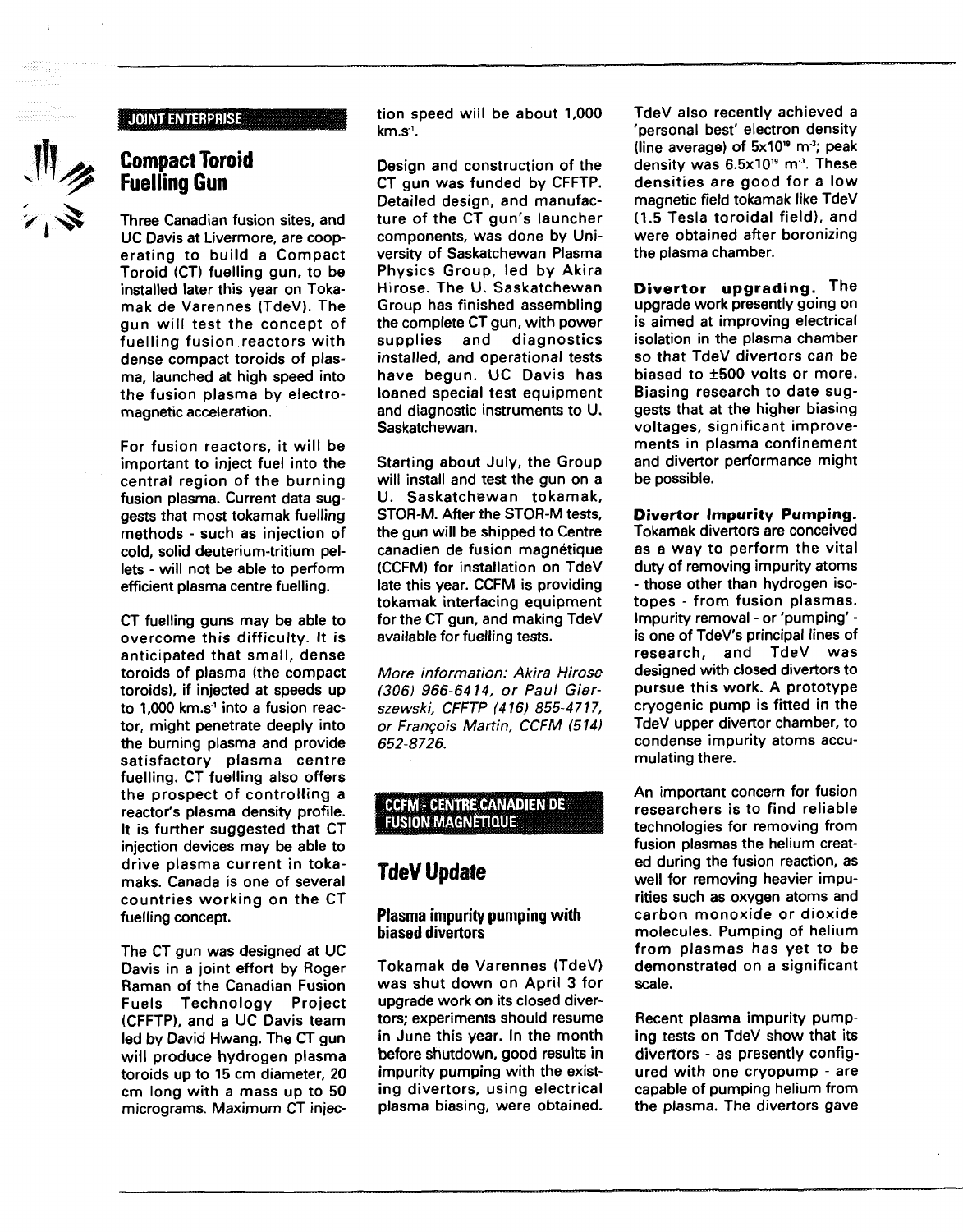excellent results in pumping neon. Neon is used as a test gas<br>in pumping experiments In pumping experiments because its atomic weight of 20 is near that of the common impurity oxygen, and neon is easily traced because it does not occur as a natural impurity in piasma experiments. With an electrically biased plasma, the divertors removed half of the test charge of neon injected into the plasma in about 500 milliseconds, condensing the neon on the helium-cooled cryopump.

Helium pumping tests did not give such dramatic results as for neon, but accumulation and cryopumping of helium in the upper divertor chamber were clearly demonstrated with a biased plasma.

**New installations.** For the planned autumn shutdown of TdeV, three important installations are scheduled.

• Four additional cryopumps for impurity pumping experiments will be installed in the upper divertor chamber, to greatly increase the divertor pumping capacity.

• The Compact Toroid fuelling gun (see article in this issue) will be installed.

• A Heavy Ion Beam diagnostic will be installed, for measuring edge plasma potential and density by use of a steerable scanned beam of thallium atoms passing through the plasma edge, inside and outside the magnetic separatrix. This is a US device, designed and built with USDoE support by InterScience Inc. of Troy, New York.

More information from Real Decoste, (514) 652-8715 or Brian Gregory (514) 652-8729.

### **INTERNATIONAL**

## **Oak Ridge Tokamak Concept**

### **Replaceable Divertors**

CFFTP and Wardrop Engineering of Toronto have assisted Oak Ridge National Laboratory (ORNL) to prepare its design proposal for the Steady-State Spherical Tokamak, known as TST. The TST project proposes building a small low-cost research tokamak (major radius 0.5 m) with plasma currents of about 2 - 5 megamps, intended to serve mainly as a divertor test bed and fusion technology development machine.

Divertors are plasma-facing assemblies in a tokamak, integrated in the plasma chamber interior, intended to pump impurities out of fusion reactor plasmas and help control plasma shape.

CFFTP and Wardrop designed a novel divertor support and alignment system for TST, wherein pre-aligned divertor segments, built into 'cassettes', can be installed or replaced from outside the TST vacuum vessel. Since TST is designed for trials with four different divertor designs - open and closed configurations for each of two plasma shapes - this interchangeability of divertor components is important to the machine's mission.

The cassette concept allows TST's complete divertor ring assembly to be installed accurately - and removed and reinstalled repeatedly - without the need for difficult in-vessel work or sophisticated robotics. Each divertor cassette is inserted radially into the TST machine on built-in rails, through divertor ports in its vacuum vessel wall. Divertor cassettes are aligned

during machine construction on an external jig; when inserted into the TST vessel, they are automatically aligned with divertor segments already positioned in the machine. Each divertor segment cassette is a self contained assembly, complete with its own vacuum pump and cooling lines. Using computer controlled remote actuators, the entire divertor assembly can be tilted, and moved horizontally, to accommodate planned plasma shape changes.

John Blevins of CFFTP and Jeff Stringer of Wardrop Engineering jointly devised the TST divertor support and alignment system during February and March this year. Wardrop's contribution was made under a contract from CFFTP.

Further information from John Blevins, CFFTP (416) 855-4721; or Jeff Stringer, Wardrop Engineering (416) 673-3788, or Martin Peng, ORNL (615) 576-7476.

#### NEWS NOTES

**News Notes** will print update news and late items. To include an item in **News Notes,** contact the editor.

**Breeder program.** In-reactor tests of solid lithium ceramic breeder materials, under the BEATRIX international breeder materials program, have been halted by the shut-down of the US FFTF reactor which was being used for the BEATRIX Phase II irradiation program. At press time, plans for continuing the BEATRIX irradiations in the EBR II fast reactor, at Idaho Falls, are being discussed by the three BEATRIX program partners - Canada, USA and Japan. The European Community has recently approached the partners with a view to participating in the BEATRIX program.

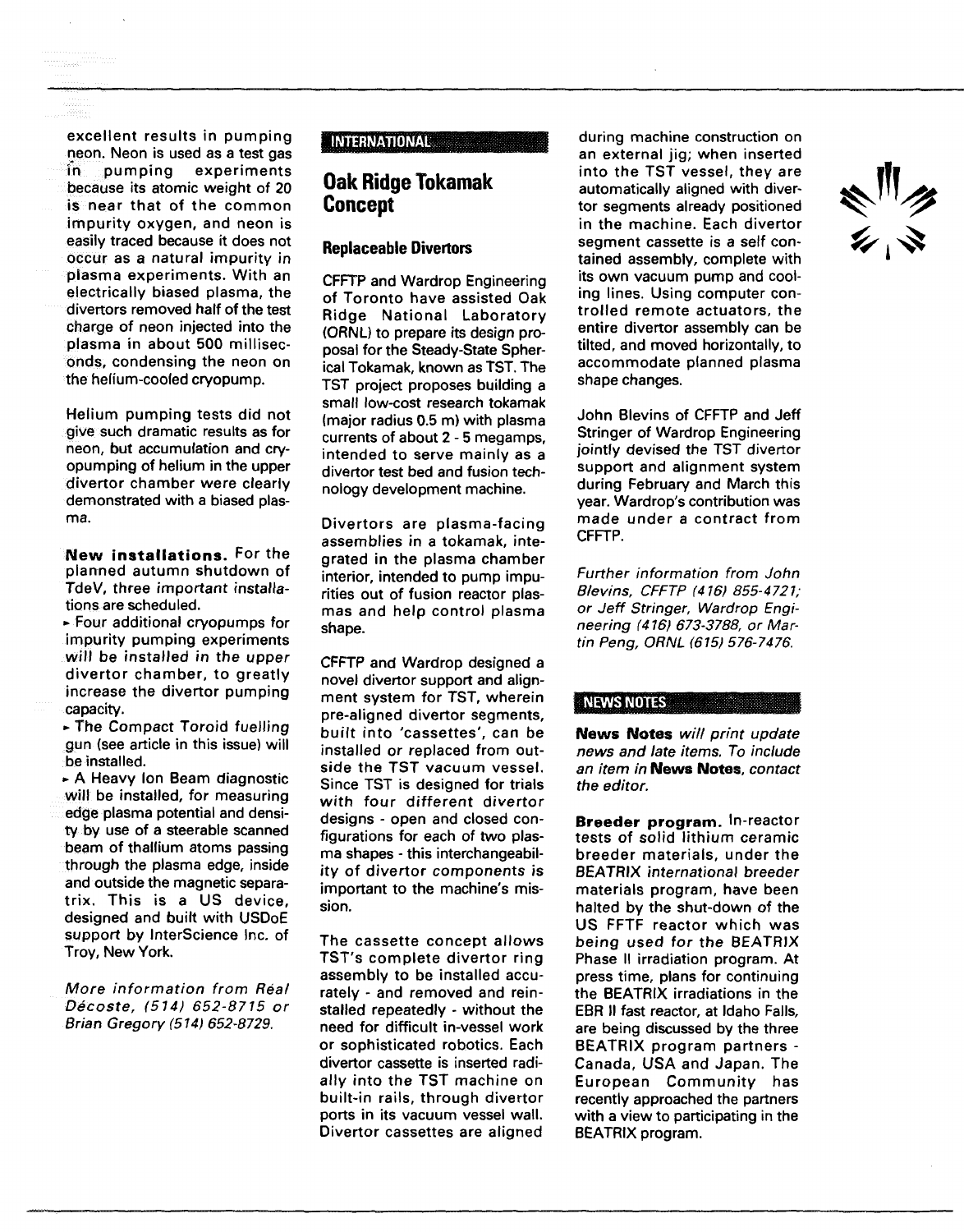**Plasma biasing at U. Saskatchewan.** H-mode-like transitions have been generated by plasma biasing on the STOR-M tokamak at University of Saskatchewan. The plasma was biased over the range -400 to +160 volts through an electrode inserted into the plasma to a position  $r/a = 0.83$ . For positive and negative biasing, except for the range 0 to -150 volts, increases in electron density and decreases in  $H_{\alpha}$  emission were observed, implying improved particle confinement. Also, global energy confinement time increased by as much as 60% during biasing, depending on the biasing voltage. Contact Akira Hirose (306) 966-64 14.

**PROMETHEUS ICF Reactor Study.** Since 1990, CFFTP and SPAR Aerospace (Brampton, Ontario) have been taking part in the PROMETHEUS ICF reactor study, launched by USDoE in 1990 to produce cost estimates and preliminary designs (laser and heavy ion beam drivers) for an inertial confinement fusion power reactor. CFFTP recently delivered preliminary fuel cycle systems designs and cost estimates to McDonnell Douglas, prime contractor for PROMETHEUS. SPAR Aerospace performed a range of design and analysis studies for PROMETHEUS, as a McDonnell Douglas subcontractor. SPAR contributions include: design of a number of remote maintenance concepts, and design of maintenance equipment, for the ICF reactor; reactor vessel layout work; proposals for improving reliability and maintainability; detailed reliability and maintainability analyses. Contacts: Julian Millard, SPAR Aerospace (416) 790-2800 ext 4568, or Ron Matsugu, CFFTP (416) 855-4727.

**New Director at INRS.** Henri Pépin has been appointed Director of INRS Energie et Matériaux,

the research institute of Université du Québec participating in fusion research on the TdeV tokamak. He says that he intends to maintain the institute's strong fusion studies and graduate programs. INRS Energie et Materiaux is a full partner in Centre canadien de fusion magnetique.

# **Public Fusion Seminar**

Nearly 400 people turned out to attend a public seminar on progress in nuclear fusion, held at the Ontario Science Centre (a public science museum) on January 23, 1992. The occasion was prompted by widespread news of the production of two megawatts of fusion energy in November 1991 by the Joint European Torus (JET), Europe's flagship tokamak fusion experiment at the Culham site in England. The main themes of the Seminar were: Prospects for Fusion Energy, Fusion's Technical Basis, Canada's Fusion Program and The Global Fusion Effort. The audience size, and the good level of technical interest, indicated considerable public interest in fusion energy.

Four leading fusion experts addressed the meeting, including John Maple, head of Press and Public Relations for the JET/Culham site. Mr. Maple provided a first-hand account of the events surrounding JET's fusion 'burn'. David Jackson (Director-National Fusion Program), Don Dautovich (Program Manager-CFFTP) and Archie Harms of McMaster University spoke on the Seminar's main themes.

A group of six science and engineering organizations jointly hosted the Seminar, led by the Toronto Overseas Centre of England's Institution of Electrical Engineers (IEE). After learning of JET's production of fusion energy, the IEE organized and publicized the January Seminar and arranged the participation of the other co-hosts, who were: Ontario Science Centre; Royal Canadian Institute; Association of Professional Engineers of Ontario; Consulting Engineers of Ontario; IEEE Canada.



Speakers at the January 23 Public Fusion Seminar with a model of the JET tokamak, loaned by JET, at the Ontario Science Centre. Left to Right: Don Dautovich (CFFTP), John Maple (JET), Archie Harms (McMaster), David Jackson **(NFP).**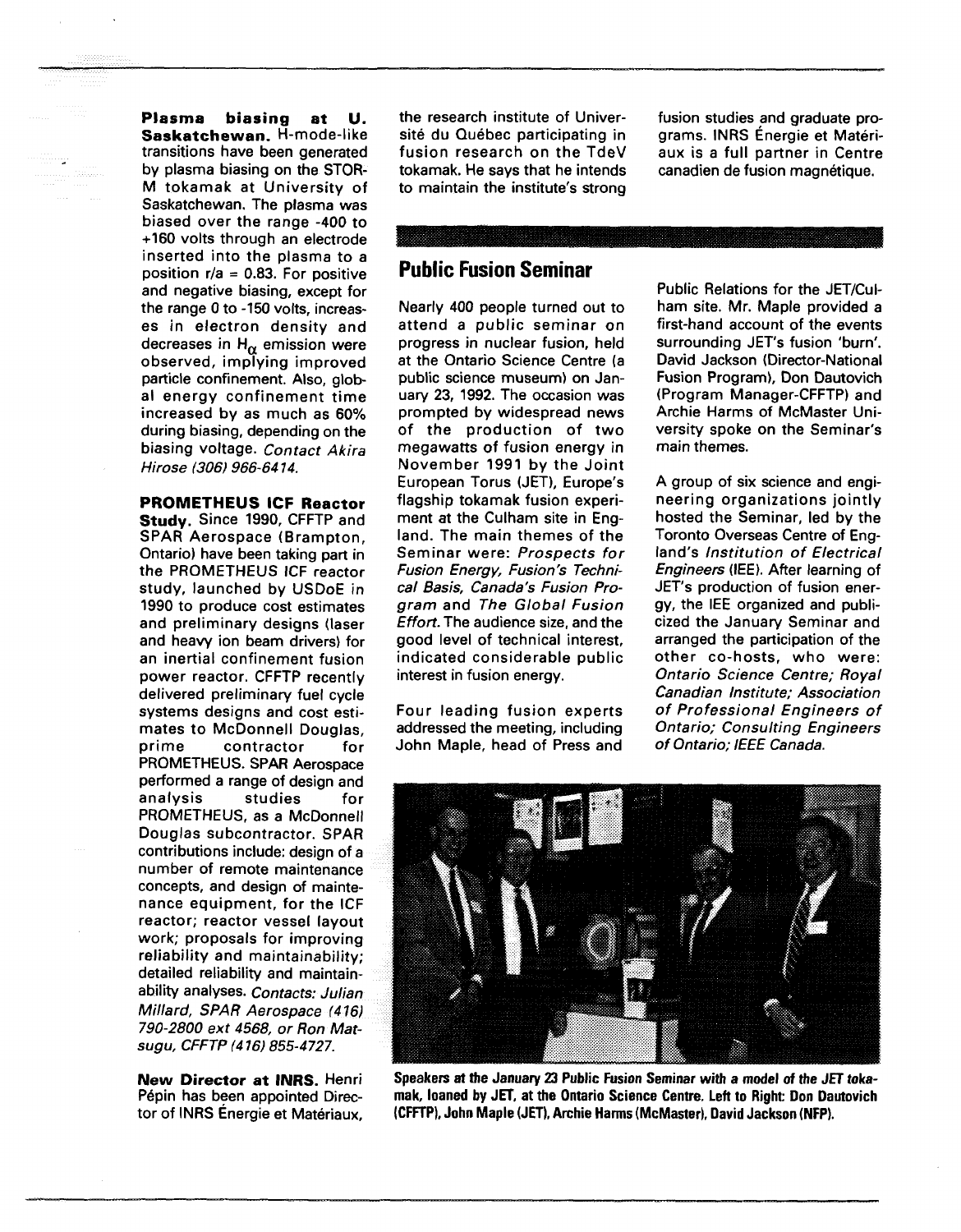## **Direct Measurements with New Diagnostic GUNDESTRUP**

**t**

It has become clear to fusion researchers that conditions in the edge of tokamak plasmas including speed and direction of plasma flow - can profoundly<br>influence overall plasma influence behaviour. Lately, the ability to measure plasma flow velocity in the plasma edge and scrape-off layer has assumed new importance, given indications that edge flow velocity may be an influence on plasma energy confinement, and may also influence the transition from L-mode (low confinement regime) to H-mode (high confinement regime). Measurement of direction and speed of plasma flow in tokamak edge plasmas has to date been difficult and uncertain, depending largely on indirect techniques.

Researchers at CCFM and INRS-Energie have developed the GUNDESTRUP probe, to directly measure direction and speed of flow in the plasma edge. The instrument simultaneously measures profiles of the plasma potential, and electron density and temperature. Radial electric field is calculated from the gradient of the plasma potential. Thus, as GUNDESTRUP measures plasma flow velocity, it simultaneously measures at the same place other parameters believed to be affecting plasma flow.

Some surprising results were obtained with GUNDESTRUP in 1992. With plasma biasing on TdeV, which produces large electric fields in the scrape off layer, plasma flow velocities up to 40 .<br>km.s<sup>.</sup>1 (about Mach 0.7) have so far been measured. Such high velocities had not been foreseen. Flow direction has been found to be nearly parallel to the direction of the main magnetic field, which is inclined 8° to the TdeV toroidal

axis in the plasma edge. Significant velocity components perpendicular to the magnetic field were also measured, though they were smaller than the parallel velocities.

Parallel plasma flow velocity was found to be a direct linear function of radial electric field (see graph), and inversely proportional to the poloidal magnetic field at the point of measurement. In fact, reversing the poloidal magnetic field by changing the direction of the plasma current reverses the flow. These effects were predicted by Hazeltine and others in the early 1970s, but not known to have been confirmed until now.

Plasma velocities are strongly influenced by electrical biasing of the TdeV plasma, through the divertor plates. Biasing affects the velocity, even reversing the

flow at bias voltages of -100 volts or more. This is consistent with flows being directly affected by the radial electric field.

GUNDESTRUP is a multi-pin Langmuir/Mach probe, which can be used to scan the scrapeoff layer of the TdeV plasma. It is mounted in the TdeV equatorial plane. Ion saturation currents from a ring of 12 pins and two central electrodes are analyzed to reveal the speed and direction of plasma flow, as well as the plasma temperature, density and potential. The probe design and data analysis techniques are based on research done at INRS-Energie.

Further information from Claude Boucher, CCFM (514) 652-8710 or Cyrus MacLatchy, Acadia University (902) 542- 2201.



The GUNDESTRUP probe tip.